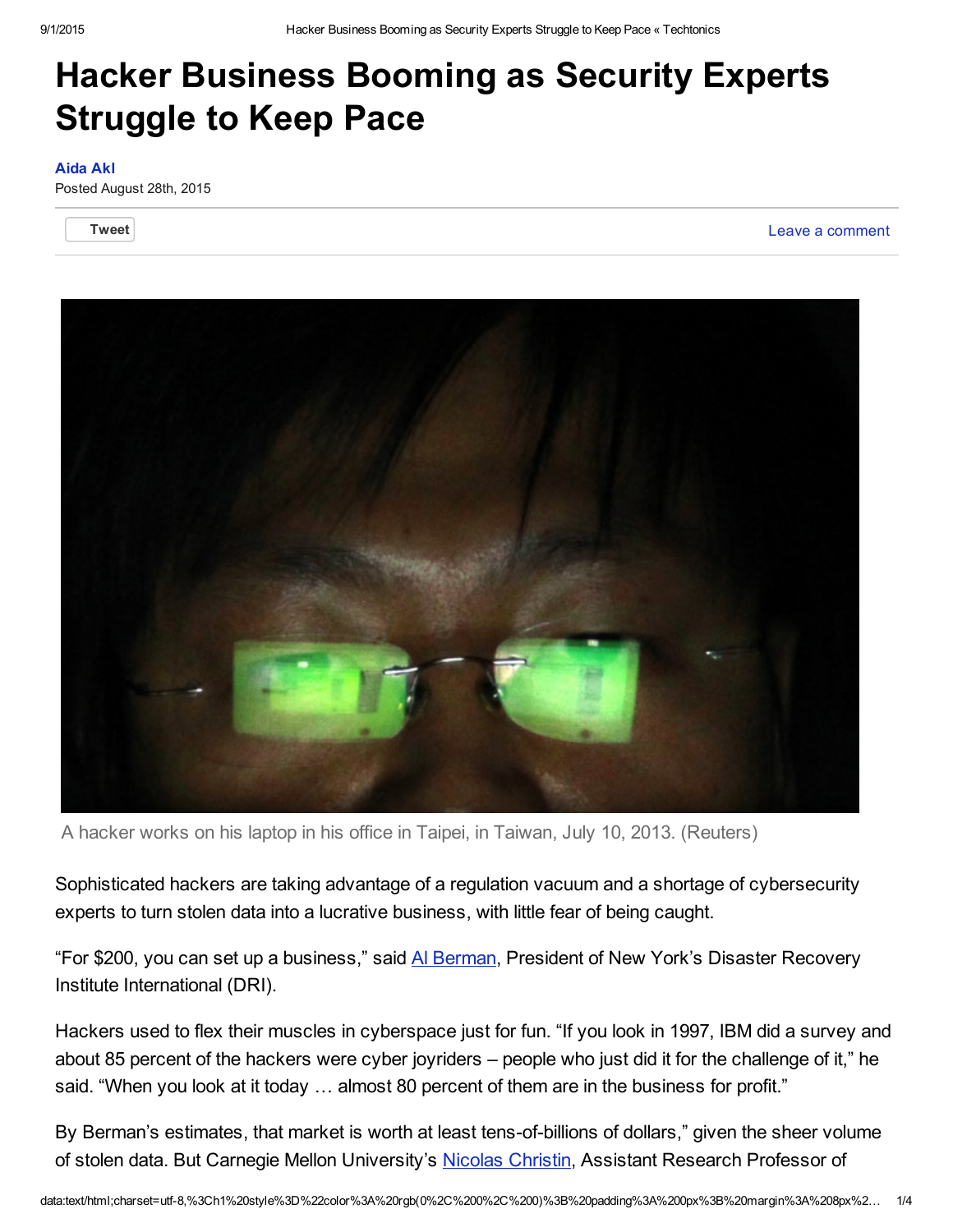Electrical and Computer Engineering, said more reliable figures place the annual global costs of online crime at around \$34 billion. "It may be a bit conservative," he said in an email, "but I believe in the right order of magnitude."

Not all hackers make good money, said Christin. Those who do are skilled enough to identify large numbers of targets at once. Connections, skill, experience and luck all play a role in shaping the hacker's fortune.



Vishant Patel, senior manager of investigations at the Microsoft Digital Crimes Unit, shows a heat map and talks about how malicious Citadel Botnets attack computers in Western Europe, Redmond, Washington, Nov. 11, 2013. (Reuters)

"Operating a botnet very successfully may allow the operators to make a couple of millions at most," he said. "But between direct [remedial, clean up] and indirect [reputation, etc.] costs, that botnet may cost orders of magnitude more to society."

Nevertheless, once hackers learn how easy it is to sell stolen data, they are "attracted quickly to a lucrative six-figure career stealing identity, credit cards, and reselling them on the 'dark web' anonymously from the comfort of their own PC at home," said cybersecurity expert Scott [Schober,](http://www.bvsystems.com/Media/media.htm) President and CEO of Berkeley Varitronics Systems.

Hackers can find all kinds of free resources and hacking tools on the dark web – a gritty underbelly of the Internet inaccessible to regular users, but commonly frequented by people on both sides of the

law keen on hiding their identity.

"The deep web is not indexed by the normal search engines we are accustomed to using," said Schober in an email interview. "It requires the free Tor browser [easily downloadable] software so specific URLs can be entered."

Tor provides hackers with anonymity when they buy and sell illicit items in this underground world, home to more than 10,000 known illicit web sites whose URLs change frequently so they cannot be taken down.

While small businesses are often prime targets, Schober, author of *[Hacked](http://www.hackedagain.com/) Again*, said hackers typically look for easy targets, which are "less complicated and pose less of a chance of getting caught. So it's usually not about the biggest score but rather, the fastest and easiest one."

The price of stolen data depends on how recent the hack is, whether it has been discovered, the amount of available information, and supply and demand.

"If there is a sudden influx of millions of available credit cards on the black market [a large supply], then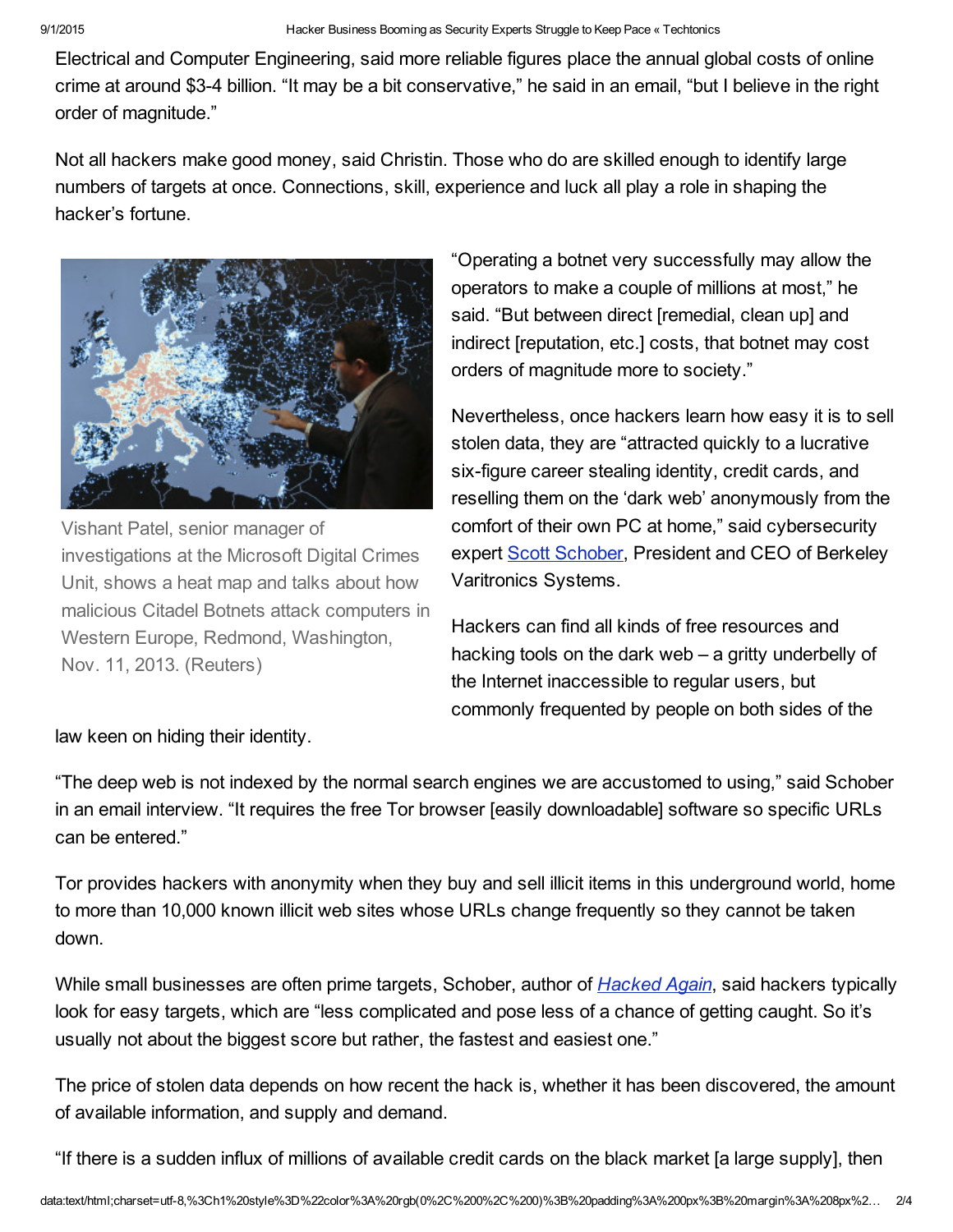9/1/2015 Hacker Business Booming as Security Experts Struggle to Keep Pace « Techtonics

the demand [and value] is somewhat diminished," said Schober. "Another important factor is how 'fresh' the credit card is. A freshly acquired stolen credit card can fetch from \$26-\$45. In comparison, stale, older compromised credit cards may only fetch \$8-\$28 each."

The anonymous nature of hacker transactions and the lack of regulations make tracking the thieves challenging, if not impossible.

There are no international laws to help authorities go after these hackers, said Berman; and "lawmakers are way behind what's going on in the industry."

Most hackers, according to Schober, are "groomed out of Russia, Romania, China, where it may be somewhat challenging for an individual to land a well-paid job." And the laws are such, said Berman, that "there's no right of extradition. And then, in a lot of places, it's not even a crime."

"It's risk-versus-reward if the real risk of getting caught is very small  $\ldots$  and the reward is so great it's – and I hate the analogy – but it's like being a drug dealer," he added.

Meanwhile, hackers are getting smarter, not even touching their loot, but storing it on hacked servers in different regions so that it is even more difficult to trace. That environment has created what Berman calls the "Wild, Wild West in cyberspace."

Not surprisingly, this has contributed to a booming cybersecurity job market, with much sought-after